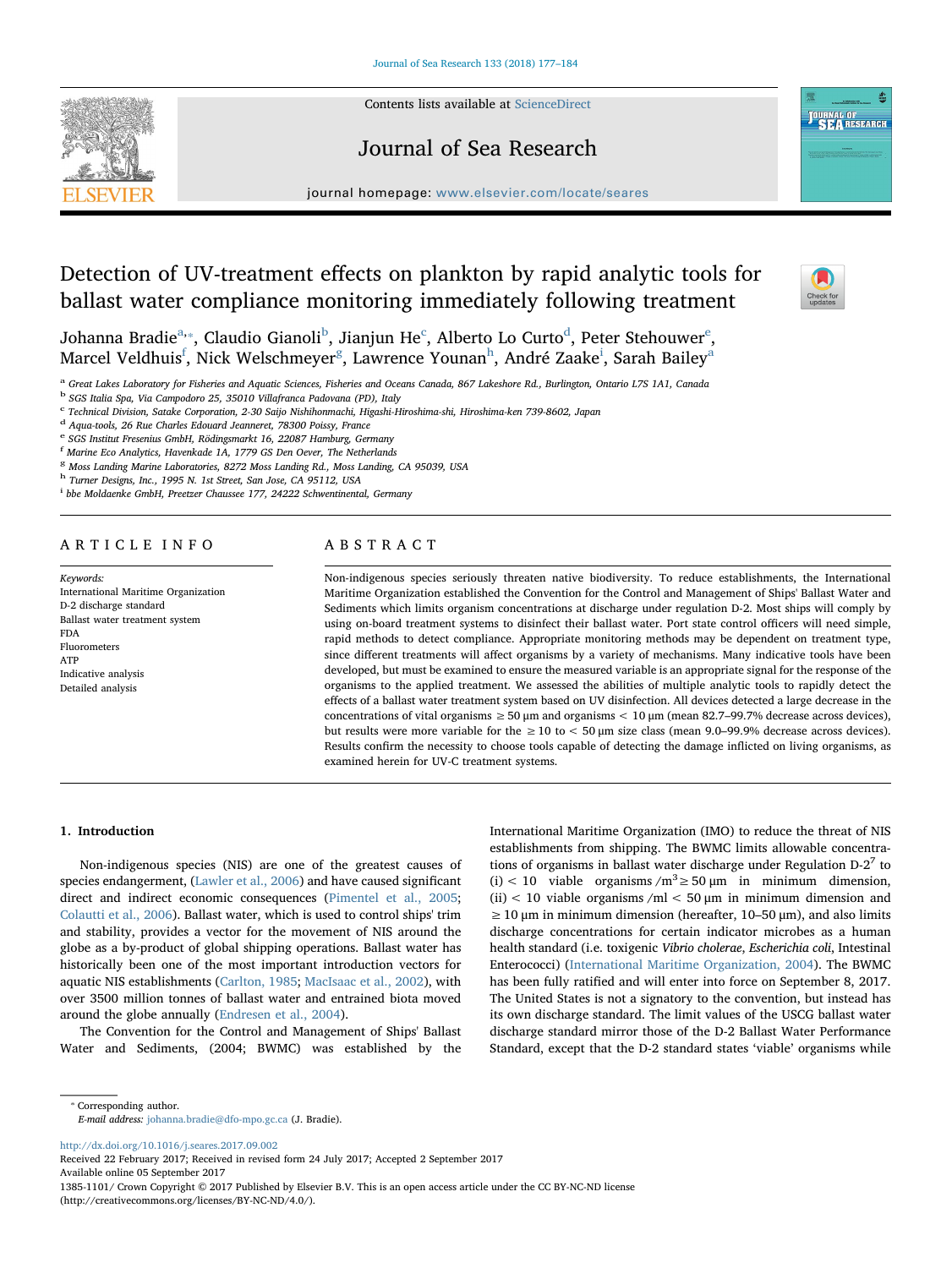the USCG standard states 'living' organisms. The timelines by which ships must meet the standards also varies slightly, according to the age and certification or dry-docking requirements of each ship, such that most ships will have to meet the standards by 2021 (US) or 2024 (IMO).

The BWMC (and parallel US regulations) has led to efforts worldwide to develop ballast water management systems (BWMS) to treat ballast water to eliminate or render harmless any organisms contained therein. Most BWMS consist of two stages: a mechanical solid-liquid separation (e.g. filtration, hydrocyclones) and a subsequent disinfection procedure, either by chemical (e.g. chlorination, ozonation) or physical treatment (e.g. ultraviolet (UV) irradiation, deoxygenation) [\(Tsolaki & Diamadopoulos, 2010\)](#page-7-5). Indeed, numerous treatment technologies have been explored including filtration, biocides, heat exposure, electric pulse treatment, UV irradiation, ultrasound, magnetic fields, deoxygenation, and antifouling coatings [\(Tsolaki & Diamadopoulos, 2010;](#page-7-5) [Mamlook et al., 2007\)](#page-7-6). Nearly 70 BWMS have received IMO Type Approval Certification by their respective Administrations (resolutions MEPC.175(58) and MEPC.228(65)) ([International](#page-7-7) [Maritime Organization, 2016](#page-7-7)) following 'Guidelines for approval of ballast water management systems' established by the International Maritime Organization [\(International Maritime Organization, 2008\)](#page-7-8). Type Approval signifies that the BWMS has been demonstrated to meet Regulation D-2 discharge standards when subjected to rigorous testing, including both shore-based and shipboard phases ([Lloyd's Register, 2015](#page-7-9)). Further, Type Approval indicates that the BWMS has necessary documentation and complies with prescribed requirements for installation onboard of ships. The US requires its own Type Approvals separate from the IMO process; since 2016 the USCG has issued 5 BWMS with US Type Approvals (as of August 2017). Type Approved systems are expected to effectively manage ballast water, facilitating compliance with discharge standards when used operationally on ships. Nonetheless, it is important that Port State Control Officers have the ability to assess the ballast water of vessels for compliance to ensure that BWMS are being operated and maintained correctly and are functioning consistently over time.

Given the recent ratification of the BWMC, there is a heightened interest in determining how compliance will be monitored by Port State Control Officers ([Akram et al., 2015;](#page-6-2) [Drake et al., 2014\)](#page-6-3). A number of 'indicative' analytic tools have been developed that can quickly and easily be used to measure water samples and provide either numeric or, more typically, biomass-based estimates of the concentration of living organisms ([First & Drake, 2013](#page-7-10); [Bradie et al., 2017\)](#page-6-4). In contrast, detailed methods can provide a direct measure of numeric concentrations, but require extensive expertise, a longer timeframe, and costly equipment. Ideally, indicative tools will be used to rapidly indicate whether ballast water is non-compliant with Regulation D-2 and therefore unacceptable for discharge. Recent studies have compared detailed methods and indicative tools to determine how well the results of the various methods agree e.g. [\(Bradie, 2016\)](#page-6-5). Generally, 'indicative' methods are based on assessing vital signs, which are indicative of the viability of the organisms. These methods belong to one of three main types: tools that (i) measure chlorophyll fluorescence activity (CFA), (ii) measure adenosine triphosphate (ATP), and (iii) use fluorescein diacetate (FDA). Each type measures a different aspect of life, specifically (i) the ability of photosynthetic autotrophs to execute photosynthesis ([Veldhuis et al., 2006;](#page-7-11) [Wright, 2012\)](#page-7-12), (ii) the ability of cells to produce cellular energy, ATP [\(Wright, 2012](#page-7-12)), and (iii) the integrity of metabolic processes, specifically, enzyme activity of non-specific intracellular esterases ([Welschmeyer & Maurer, 2011](#page-7-13)), respectively. Thus, these tools measure specific indicators of vitality that are positively correlated with the abundance or concentration of intact cells ([Hammes et al., 2010](#page-7-14); [Falkowski & Kiefer, 1985](#page-7-15); [Maurer, 2013\)](#page-7-16), and hence are used as 'biomass indicator estimates'. The use of vitality indicators can pose the following issues for compliance monitoring after treatment: 1) if treatment does not lead to immediate cell death, indicative tools may not detect the damage inflicted by treatment if the targeted biomass indicator is not immediately affected by treatment, 2) if the treatment does cause immediate cell death, it is important that the targeted

biomass indicators are rapidly degraded with cell death, so there is no residual signal due to indicators that remain post-mortem (i.e. no time delayed effects). Further, it is important that there is no interference of treatment chemicals with the indicators. Since the active mechanisms utilized by different treatment technologies may affect organism vitality or viability by disrupting different vital cellular processes that eventually, but not necessarily immediately, lead to cell death, it is possible that tools may perform differently on treated samples depending on the type of treatment applied and how the treatment disrupts cellular processes.

For these reasons, it has been recognized that the appropriate analysis method for a sample may be treatment-specific, such that the indicative analytic tool applied should measure a vital sign that is rapidly influenced by the applied treatment ([First & Drake, 2014](#page-7-17)). Thus, it is important to distinguish between tools that measure different vital signs (e.g. homeostasis, metabolism, growth or reproduction), and identify those that are able to recognize treatment effects immediately after application so that compliance monitoring can be conducted in a timely manner. Herein, we assess the ability of rapid, analytical tools and detailed methods to detect the effects of a UV-C treatment in water samples collected immediately after treatment. Importantly, while IMO discharge standards relate to viability, defined as the ability to successfully generate new individuals in order to reproduce the species, none of the indicative analytic tools measure viability directly. Herein, our assessment focuses on tools that detect vitality.

#### 2. Methods

#### 2.1. Sample collection

Samples were collected and analyzed on board the RV Meteor while transiting across the North Atlantic Ocean (see [Bradie et al., 2017\)](#page-6-4) for details. The RV Meteor is equipped with an Optimarin OBS80 BWMS consisting of a filter (125FS Filtersafe filter; 40 μm), UV reactor (capacity 0-2500  $W/m<sup>2</sup>$ ), and multiple sampling ports to facilitate sample collection for research and compliance monitoring. The Optimarin system has been type approved by both the IMO and USCG (although note that the USCG-approved Optimarin system uses a different filter type, and the Optimarin system with Filtersafe filter (used here) here is pending testing for USCG Type Approval). Depending on dosage, UV treatment predominantly damages deoxyribonucleic acid (DNA) rendering organisms unable to reproduce [\(Quek & Hu, 2008](#page-7-18)), or in combination with other vital cell processes can result in immediate mortality [\(Cullen & MacIntyre, 2016](#page-6-6)). When exposed to light, UV treated phytoplankton will disintegrate in a matter of hours. In the dark, the phytoplankton can survive for up to two weeks after treatment but will again disintegrate after exposure to light showing that repair mechanisms are unable to cope with the damage caused by UV ([Liebich, 2013](#page-7-19)). Our first trial was run with 'power control' UV dosage wherein the optimal UV dosage is determined based on UV transmission in the water, whereas the latter two trials were run with 'unregulated' UV dosage to more closely mimic the operational setup used to meet requirements for USCG Type Approval. Since our objective was to determine whether compliance monitoring tools can detect UV treatment effects immediately after treatment is applied, rather than to test the BWMS efficacy, this change in treatment application should not affect our results. Indeed, given that type approvals have already been granted, our trials assume that the Optimarin system does effectively reduce the concentration of organisms in ballast water, and our trials solely focused on testing whether the indicative analytic tools can detect the decrease. We did not observe any differences in tool performance between 'power control' and 'unregulated' trials.

For each trial, standard ballasting procedures were used to pump sea water through the ship's ballast water system. Three separate trials were run with uptake events occurring  $\sim$  300 km off the coasts of Portugal and Spain. Note that these regions are generally characterized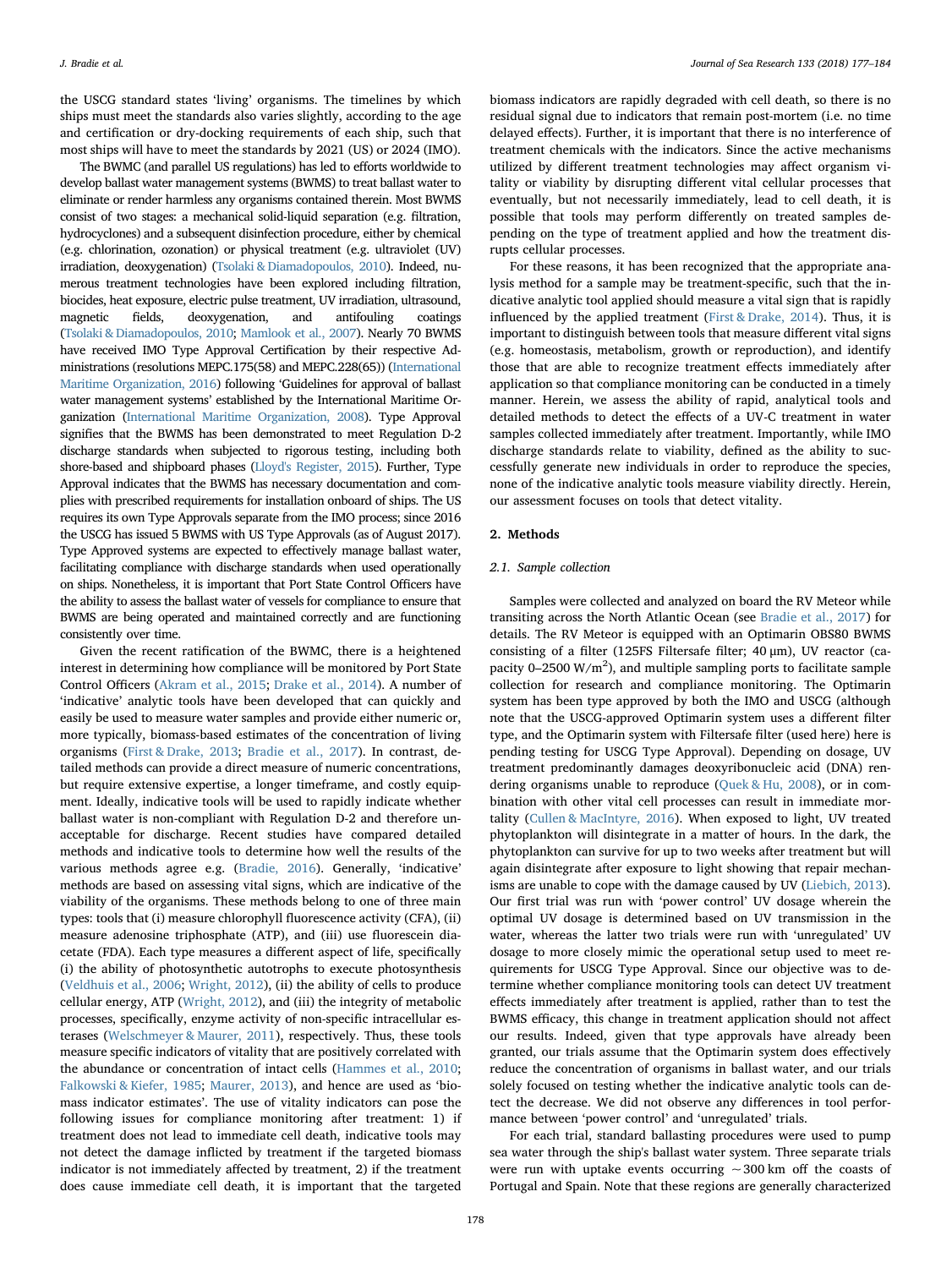<span id="page-2-0"></span>

Fig. 1. Bar graphs of estimated mean concentrations ( ± SD) before and after treatment with the Optimarin BWMS for  $\geq$  50 um organisms. Error bars are not indicated for MLML ATP and MLML Bulk FDA when replicate samples were not measured. Grey bars show estimated concentrations before treatment, and black bars show concentrations after treatment. (\*) indicates that a significant decrease in live organism concentrations was detected after treatment (One-way paired *t*-tests on  $log + 1$  transformed data with Welch's correction for unequal variance; all  $p < 0.05$ ).

as 'blue water' with low organism densities, few particles, and low organic matter. The sampling ports on the ballast water system allowed for the simultaneous collection of paired samples of water before and immediately after treatment with the BWMS.

In each trial, samples were obtained by filtering water through a plankton net (mesh size: 50 μm in diagonal) within a wetted sample tub. Each net filtered ~1000 L of water for analysis of  $\geq$  50 µm size class that was concentrated to 1 L, with the actual volume of water filtered quantified using a Seametrics WMP104-100 magnetic flow meter so that appropriate concentrations could be back-calculated for sample comparisons. Additionally, between 13 and 16 L of water was collected directly from the containment drum after passing through the plankton net for analysis of 10–50 μm organisms and microbes. The 10–50 μm sample was filtered on a 10 μm Sterlitech polyester track etch (PETE) membrane filter with retained particles resuspended in filtersterile seawater to eliminate particles < 10 μm and to concentrate the sample (up to  $16 \times$  times) for analysis. Individual sample bottles were prepared for each analytic tool by mixing each sample 5 times by gentle inversion, half-filling each sample bottle and repeating this procedure to fill the bottles.

For each trial, a common batch of particle free seawater was prepared for use as rinse water during sample collection and sample analysis. Rinse water was prepared by filtering local sea water obtained using the vessel's seawater taps through successive 1000 μm, 500 μm, 35 μm and 8 μm plankton mesh filters, and finally, through a 0.2 μm passive (gravity-fed) filter cartridge (Whatman Polycap TC). After each trial, all sampling gear and sample bottles were cleaned in a dilute (100–200 ppm) or concentrated (2500 ppm) bleach bath (depending on equipment hardiness) using Natriumhypochlorid 12% Chlor aktiv bleach to prevent cross-contamination of living organisms between tests. After bleaching, all equipment was rinsed with MilliQ water three times and nets were soaked in rinse water and hung to dry. Prior to reuse, all sample bottles were rinsed with filtered sea water three times to

remove any residues.

#### 2.2. Sample analysis

Samples were analyzed in parallel using a number of detailed and indicative analytic methods for  $\geq$  50 μm, 10–50 μm, and < 10 μm size classes. While the  $< 10 \mu m$  size class is not explicitly referenced in the D-2 or US regulations, we include it here since the regulated bacteria belong to this size class. Detailed analytic methods included visual microscopy using a dissecting microscope ( $\geq$  50  $\mu$ m) and epifluorescence microscopy of samples stained using FDA ( $\geq$  50  $\mu$ m and 10–50 μm). The indicative analytic tools tested represented three main types: (i) tools that measure chlorophyll fluorescence activity (CFA), including Walz WATER-PAM, Turner Designs' BallastCheck-2™, bbe 10 cells, and Hach BW680, (ii) tools that measure adenosine triphosphate (ATP), including Moss Landing Marine Labs (MLML) ATP, and SGS ATP (aqua-tools), and (iii) tools that use fluorescein diacetate (FDA), including MLML bulk FDA and the Satake Pulse Counter. A full description and Standard Operating Procedures for each device is available in ([Bradie et al., 2017](#page-6-4)). Additional methods for sample analysis are available, such as flow cytometry and culture based methods, but these were not used here as we restricted our analyses to tools that can be used rapidly to detect non-compliance. Microscopy was included as the historical standard (baseline) for detailed analysis of ballast water samples.

Three replicate subsamples were measured for each sample, with all analysis steps performed independently on each replicate. Due to time constraints and operational considerations (e.g. limited materials), not all analytic methods could be performed for all trials.

#### 2.3. Statistical analysis

All results were standardized to equivalent concentrations in ballast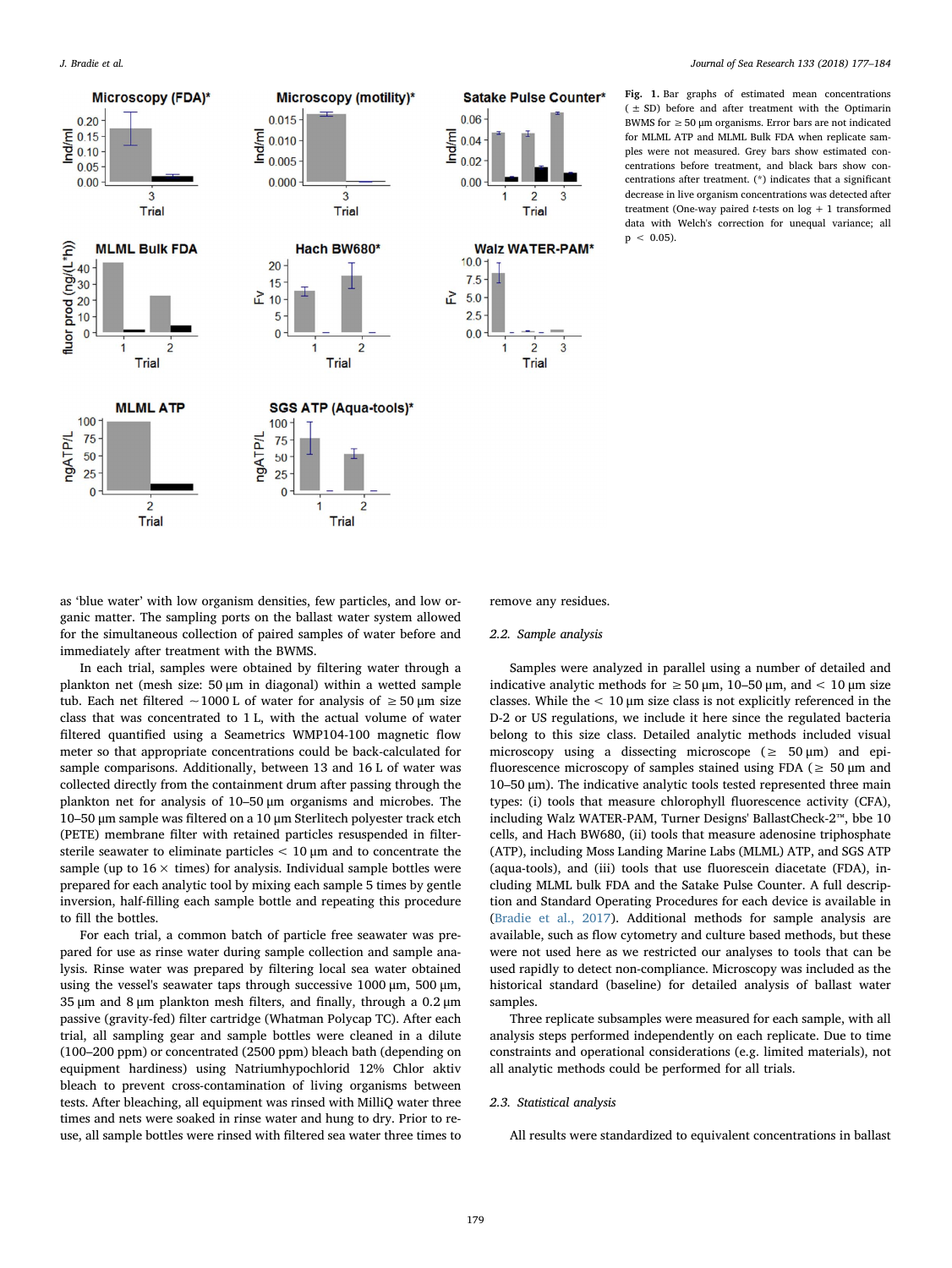#### <span id="page-3-0"></span>Table 1

| Analytic method       | Size class          | Live biomass reduction $\pm$ SE (%) | Trials (n) | Total repeats (n) |
|-----------------------|---------------------|-------------------------------------|------------|-------------------|
| Hach BW680            | $\geq 50 \,\mu m$   | 99.7 $\pm$ 0.2                      | 2          | 6                 |
| Microscopy (FDA)      | $\geq 50 \,\mu m$   | 89.3                                |            | 3                 |
| Microscopy (motility) | $\geq 50 \,\mu m$   | 99.9                                |            | 3                 |
| <b>MLML ATP</b>       | $\geq 50 \,\mu m$   | 89.6                                |            |                   |
| MLML bulk FDA         | $\geq 50 \,\mu m$   | $88.5 \pm 7.1$                      |            |                   |
| Satake pulse counter  | $\geq 50 \mu m$     | $82.7 \pm 10.8$                     |            | q                 |
| SGS ATP (aqua-tools)  | $\geq 50 \mu m$     | $99.5 \pm 0.1$                      | 2          | 6                 |
| Walz WATER-PAM        | $\geq 50 \mu m$     | $99.4 \pm 1.1$                      |            |                   |
| bbe 10cells           | $10 - 50 \mu m$     | $98.7 \pm 1.1$                      |            | 9                 |
| Hach BW680            | $10 - 50 \mu m$     | $97.9 \pm 2.5$                      |            | 10                |
| Microscopy (motility) | $10 - 50 \mu m$     | 82.7                                |            | 3                 |
| <b>MLML ATP</b>       | $10 - 50 \mu m$     | $55.2 \pm 41.5$                     |            | 9                 |
| MLML bulk FDA         | $10 - 50 \mu m$     | $9.0 \pm 24.5$                      |            | 9                 |
| Satake pulse counter  | $10 - 50 \mu m$     | 89. $\pm$ 15.2                      |            | 9                 |
| TD BallastCheck2      | $10 - 50 \mu m$     | $97.1 \pm 0.7$                      |            | 9                 |
| Walz WATER-PAM        | $10 - 50 \mu m$     | $99.9 \pm 0.4$                      |            | 9                 |
| Hach BW680            | $< 10 \mu m$        | $92.9 \pm 0.8$                      | 2          |                   |
| <b>MLML ATP</b>       | $< 10 \mu m$        | $92.5 \pm 1.4$                      | 2          |                   |
| MLML bulk FDA         | $< 10 \mu m$        | $85.8 \pm .50$                      | 2          | 6                 |
| TD BallastCheck2      | $< 10 \mu m$        | $89.7 \pm 7.9$                      |            | 9                 |
| Walz WATER-PAM        | $< 10 \mu m$        | $99.7 \pm 0.4$                      |            | 9                 |
| SGS ATP (aqua-tools)  | $0.7 - 2.7 \,\mu m$ | $96.3 \pm 2.1$                      | 3          | 9                 |

Decrease in live biomass (%)  $\pm$  SE for  $\geq$  50 µm organisms, 10–50 µm organisms, and < 10 µm organisms detected by various analytic tools after treatment with a filtration + ultraviolet (UV) BWMS and number of trials and the total number of repeats for each analytic method.

water prior to analysis (i.e. concentration steps during sample processing or analysis were taken under consideration to determine organism concentrations; final concentration = measured concentration / sample concentration). One-way paired t-tests on  $log + 1$  transformed data with Welch's correction for unequal variance were used to determine if a significant decrease in organism concentration was detected by each analytic method following treatment. Shapiro-Wilk normality tests were used to verify that the transformed data did not violate assumptions of normality. P-values < 0.05 were deemed to be significant.

To compare the magnitude of reduction in concentration detected by each analytic method, we calculated the percent reduction in concentration as: reduction  $(\%) = 1 - Measurement$  after treatment / Measurement before treatment. While each technique measures a different variable (e.g. numeric concentration, various biomass indicators), this metric allows us to compare the magnitude of reduction in concentration after treatment across analytic methods. Hereafter, we will use 'numeric concentration' for measures estimating a numeric concentration of organisms, 'biomass concentration' for measures estimating a concentration of a biomass based on an indicator where measurements are provided in units other than numeric concentrations, and simply 'organism concentration' to reference all measurements (i.e. inclusive of 'numeric' and 'biomass' concentrations). To distinguish between measurements where the full complement of vital (hereafter, live) and non-vital (hereafter, dead) organisms in the sample was measured versus those that measure only live organisms, we will use 'total' and 'live', respectively. This allows us to report results of analytic methods where separate measures of total and vital biomass concentration after treatment were available (Walz WATER-PAM and TD Ballast Check2™;  $F_0$  and Fv respectively). Standard deviation (SD) is used to report variability between replicates and standard error (se) is used to report variation between trials. All analyses were performed in the R statistical programming environment ([R Core Team, 2015\)](#page-7-20).

#### 3. Results

Almost all analytic methods showed a consistent decrease in concentration of live organisms after treatment across trials. For the  $\geq$  50 µm size class, samples were analyzed using microscopy (both with an epifluorescent microscope for FDA stained samples and using a dissecting microscope to detect motility), the Satake Pulse Counter, MLML bulk FDA, Hach BW680, Walz WATER-PAM, MLML ATP and SGS ATP (Aqua-tools). A significant decrease in live organism concentrations after treatment was detected by the majority of analytic methods ([Fig. 1](#page-2-0); one-way paired *t*-tests on  $log + 1$  transformed data with Welch's correction for unequal variance; all  $p < 0.05$ ). The MLML bulk FDA and MLML ATP methods did not detect a significant decrease in live biomass concentrations; since these techniques were not used in all trials, statistical power may have been insufficient to detect a difference at the desired significance level ([Fig. 1](#page-2-0)). The mean decrease in live organism concentrations across trials varied between 82.9 and 99.8% across analytic methods [\(Table 1\)](#page-3-0).

Samples for the 10–50 μm size class were analyzed using epifluorescent microscopy, Satake Pulse Counter, MLML ATP, MLML bulk FDA, TD BallastCheck2™, bbe 10 cells, Hach BW680, and Walz WATER-PAM. For this size class, there was greater variability between analytic tools in the average detected decrease in live biomass concentrations ([Table 1](#page-3-0)). A significant decrease in live organism concentrations after treatment was detected by each analytic method ([Fig. 2](#page-4-0); one-way paired *t*-tests on  $log + 1$  transformed data with Welch's correction for unequal variance; all  $p < 0.05$ ), except for the MLML bulk FDA method (p > 0.05). All CFA tools showed greater than a 97% decrease in the live (phytoplankton) biomass concentration (i.e. bbe 10cells, Hach BW680, TD BallastCheck2, Walz WATER-PAM). The Satake Pulse Counter and microscopy, both of which are based on the FDA staining method, performed similarly with an  $89.1\%$  (se =  $8.7\%$ ) and  $82.7\%$  (1 trial only) reduction in numeric concentration, respectively. In contrast, MLML ATP showed a modest 55.2% decrease in live biomass concentration, with a considerable variability between trials (se =  $24\%$ ), and MLML bulk FDA showed very little decrease (9%).

Although not part of the IMO nor US Regulations, organisms in the size class < 10 μm were included in the analysis. All analytic methods detected a significant decrease in live organism concentrations in this size class of organisms ([Fig. 3;](#page-4-1) one-way paired t-tests on  $log + 1$ transformed data with Welch's correction for unequal variance; all p < 0.05), which were measured using MLML ATP, SGS ATP (Aquatools), MLML bulk FDA, TD BallastCheck2, Hach BW680, and Walz WATER-PAM. Each method detected > 85% decrease in live biomass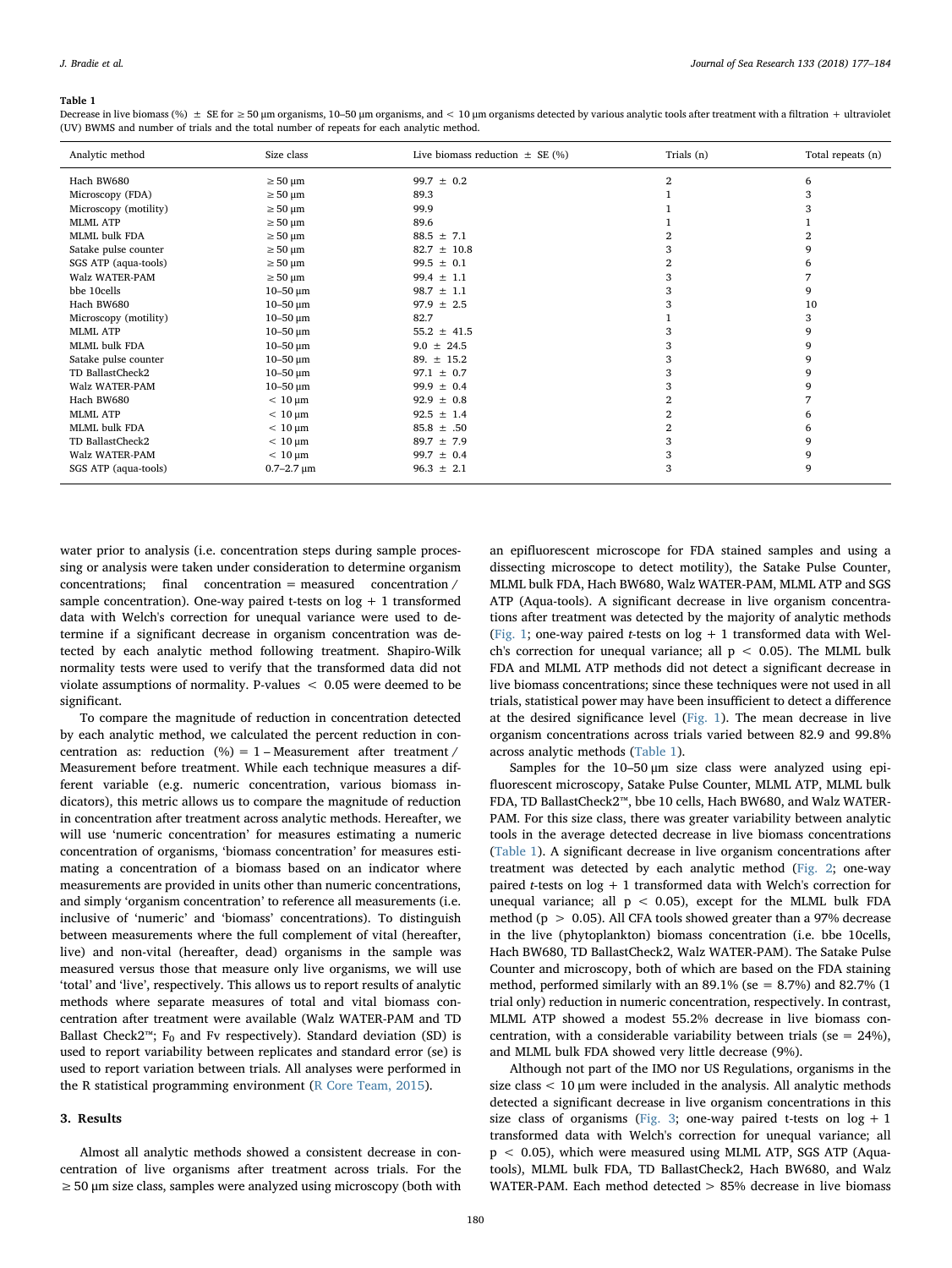<span id="page-4-0"></span>

Fig. 2. Bar graphs of estimated mean concentrations ( ± SD) before and after treatment with the Optimarin BWMS for 10–50 μm organisms. Grey bars show estimated concentrations before treatment, and black bars show concentrations after treatment. (\*) indicates that a significant decrease in live organism concentrations was detected after treatment (One-way paired t-tests on log + 1 transformed data with Welch's correction for unequal variance: all  $p < 0.05$ ).

concentrations after treatment [\(Table 1\)](#page-3-0). Note that SGS ATP (Aquatools) measures a subset of < 10 μm organisms, focusing specifically on particles between 0.7 and 2.7 μm (i.e. bacteria).

Two CFA tools, the Walz WATER-PAM (all size classes) and the TD BallastCheck2™ ( $\lt$  50 µm only), provided estimates of both the total reduction in phytoplankton chlorophyll biomass, measured by change

**Trial** 



<span id="page-4-1"></span>

Trial

Fig. 3. Bar graphs of estimated mean concentrations  $( ± SD)$  before and after treatment with the Optimarin BWMS for  $< 10 \mu m$  organisms. Grey bars show estimated concentrations before treatment, and black bars show concentrations after treatment. (\*) indicates that a significant decrease in live organism concentrations was detected after treatment (One-way paired t-tests on  $log + 1$ transformed data with Welch's correction for unequal variance; all  $p < 0.05$ ).

**Trial**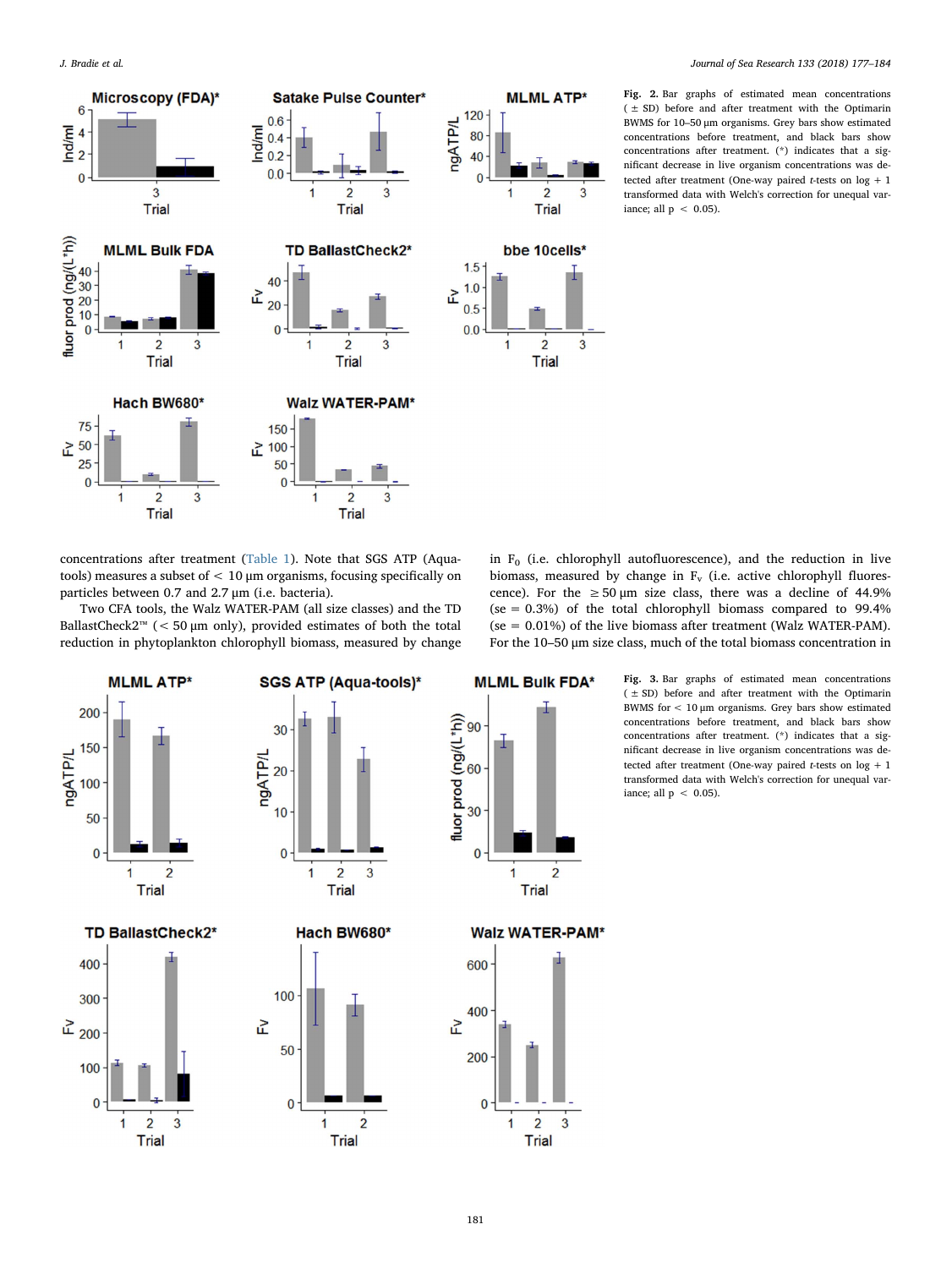#### <span id="page-5-0"></span>Table 2

Total biomass  $\pm$  SE (%) and live biomass  $\pm$  SE (%) remaining after treatment for  $\geq$  50 µm organisms, 10–50 µm organisms, and  $\lt$  10 µm organisms. Total biomass was measured as change in baseline fluorescence under dark adaptation (F<sub>0</sub>), and live biomass was measured as total active chlorophyll fluorescence (F<sub>v</sub>) by Walz WATER-PAM and TD BallastCheck2 as indicated.

| Analytic method  | Size class        | F0: Total biomass remaining after treatment $\pm$ SE (%) | Fv: Live biomass remaining after treatment $\pm$ SE (%) |
|------------------|-------------------|----------------------------------------------------------|---------------------------------------------------------|
| Walz WATER-PAM   | $\geq 50 \mu m$   | $55.1 \pm 40.0$                                          | $0.6 \pm 1.2$                                           |
| TD BallastCheck2 | $10 - 50 \mu m$   | $76.6 \pm 12.2$                                          | $2.9 \pm 0.7$                                           |
| Walz WATER-PAM   | $10 - 50 \mu m$   | $106.7 \pm 19.1$                                         | $0.1 \pm 0.4$                                           |
| TD BallastCheck2 | $< 10 \text{ nm}$ | $21.7 \pm 5.1$                                           | $10.3 \pm 7.9$                                          |
| Walz WATER-PAM   | $< 10 \text{ nm}$ | $33.8 \pm 5.5$                                           | $0.3 \pm 0.4$                                           |

the sample remained present after UV-treatment (mean remaining biomass was 76.7% and 106.7%, for TD BallastCheck2 and Walz WATER-PAM, respectively), but there was a large decrease in live biomass concentrations (< 3% remaining for both tools) [\(Table 2](#page-5-0); TD BallastCheck2 and Walz WATER-PAM results). Finally, for the  $<10\,\mu\mathrm{m}$ size class, there was a large decrease in both total phytoplankton biomass remaining after treatment (mean 21.7% and 33.8% total chlorophyll fluorescence remaining for TD BallastCheck2 and Walz WATER-PAM, respectively) and the amount of live phytoplankton biomass remaining after the treatment (mean 10.3% and 0.3% live biomass remaining) [\(Table 2\)](#page-5-0).

## 4. Discussion

Our results indicated that nearly all tools applied detected a large decrease in organism concentrations immediately following UV treatment (exception: MLML bulk FDA for 10–50 μm organisms). Importantly, there was a contrast in results between the size classes. For  $\geq$  50 µm and < 10 µm organisms, all tools were able to immediately detect a large decline in organism concentrations ( $\geq 50 \,\text{\ensuremath{\mu}m}$ : mean across methods 93.4%, range 82.7–99.9%; < 10 μm: mean 93.3%, range 85.8–99.7%), whereas there was more variability among tools for 10–50 μm organisms (mean across methods: 73.4%, range 9–99.9%). These results are not surprising given the two-phase treatment process: larger organisms ( $\geq$  50 µm) are largely removed from ballast water by means of the combined filtration at intake and UV-treatment, so the bulk of these organisms would be entirely absent from samples collected after treatment and the biomass indicator targeted by the analytic device would be irrelevant. In contrast, the effects of the BWMS on smaller organisms  $(< 50 \mu m)$  would largely depend on the UV treatment ([Tsolaki & Diamadopoulos, 2010\)](#page-7-5). In general, UV treatment damages cells and depending on the resistance of the organisms, the damage can lead to immediate mortality, delayed mortality, or potentially be reversible. The ability for organisms to tolerate the effects of UV is influenced by a number of factors, but notably, there is a size-dependency whereby smaller organisms are more susceptible to UV than larger organisms [\(Newman & Clements, 2008\)](#page-7-21). For organisms < 50 μm, our results showed that a large decrease in live organism concentrations was detected by all methods for the smaller fraction  $(< 10 \mu m)$ , whereas only some tools detected a large decrease for the 10–50 μm organisms. Specifically, MLML ATP detected only a 55.2% reduction in live biomass concentration for 10–50 μm organisms and a 92.5% reduction in live biomass concentration for the  $< 10 \mu$ m organisms. Similarly, MLML Bulk FDA detected a 9% reduction in live biomass concentration for 10–50 μm organisms and an 85.8% reduction in live biomass concentration for  $< 10 \mu m$  organisms. This may indicate that < 10 μm organisms are being completely disintegrated by UV treatment whereas the 10–50 μm organisms are still present, albeit dead or damaged and non-viable. This hypothesis is supported by our results that showed that much of the total biomass for the 10–50 μm size class remained after treatment (76.7–106.7%) compared to relatively little for the  $< 10$  µm size class (21.7–33.8%), and also by past research that showed that UV is a commonly applied technique to disinfect bacteria present in water ([Laroussi et al., 2002](#page-7-22); [Bolton & Linden, 2003](#page-6-7)). Our

results do not allow us to determine whether the analytic tools are measuring a delayed signal from a biomass indicator that has not degraded despite organism death, whether the analytic tools are measuring cellular function from living, but non-viable, organisms, or both.

Practical differences in the methods may be responsible for differences in the tools' respective abilities to immediately detect the effects of UV radiation. This may have connotations for which analytic tools can be used in combination with certain BWMS technologies. In addition to microscopy, three main approaches were employed in the tools used herein: ATP measurement, CFA measurements, and FDA methods. ATP is a key element in energy metabolism for all living organisms and can be quantified to determine the biomass of living micro-organisms present in a sample [\(Wright, 2012](#page-7-12)). ATP detection involves an enzymatic reaction where luciferase produces light in the presence of the chemical luciferin and ATP, and the amount of light energy released is directly proportional to the quantity of ATP present. While the first ATP-metry tools appeared in the 1970s ([Hodson et al., 1976](#page-7-23)), recent advances, including microfiltration, have greatly increased the sensitivity and accuracy of measurements ([First & Drake, 2013](#page-7-10)). While UV may not directly affect ATP, cell damage inhibits the organism's ability to generate new ATP. Normally, the pre-existing ATP inside the cell lasts for only few hours before it is exhausted leading to organism death. Both the SGS ATP (Aqua-tools) method and the MLML ATP method measure intracellular ATP, so any cells that have released their ATP due to cellular damage will not be detected. Thus, the tests are capable of detecting the effects of UV in less than one hour to determine whether a UV treatment system is functioning.

CFA methods measure the natural photosynthetic activity of chlorophyll-containing cells ([Veldhuis et al., 2006;](#page-7-11) [Wright, 2012](#page-7-12)), and thus measure only photosynthetic autotrophs, which we conveniently refer to as 'phytoplankton' (i.e. CFA methods cannot detect heterotrophs). The CFA devices, Walz WATER-PAM, bbe 10cells, TD Ballast-Check2, and Hach BW680, have been shown in previous work to perform well as compliance monitoring tools [\(Bradie et al., 2017;](#page-6-4) [Gollasch et al., 2015](#page-7-24)). In this study, all were able to detect a significant difference in live phytoplankton biomass concentrations immediately after treatment and showed the greatest decrease across all tool types and for all size classes including 10–50  $\mu$ m organisms ( $> 97\%$ ). These tools measure baseline fluorescence under dark adaptation  $(F_0)$ , and maximal fluorescence (Fm) under saturating light to estimate total active chlorophyll fluorescence ( $F_v$ ) in the subsample ( $Fv = Fm - Fo$ ) ([Wright et al., 2015](#page-7-25)). Changes in  $F_0$  can be used to estimate change in total biomass, whereas changes in  $F_v$  are related to changes in live biomass. Thus we are able to obtain measurements of total biomass and an indication of health of the cells using CFA devices. Notably, since these tools only measure photosynthetic autotrophs, they do not provide any indication of whether treatment has eliminated heterotrophs from the ballast water, however, these tools show much promise for verification that a treatment system is operational. However, it should be noted that within the size class of 10–50 μm phytoplankton is by far the dominant group (> 95% of total abundance, Welschmeyer & Veldhuis, personal observations).

FDA methods measure enzymatic activity of non-specific intracellular esterases that hydrolyse FDA resulting in the formation of a fluorescent molecule (fluorescein) [\(Rotman & Papermaster, 1966](#page-7-26)).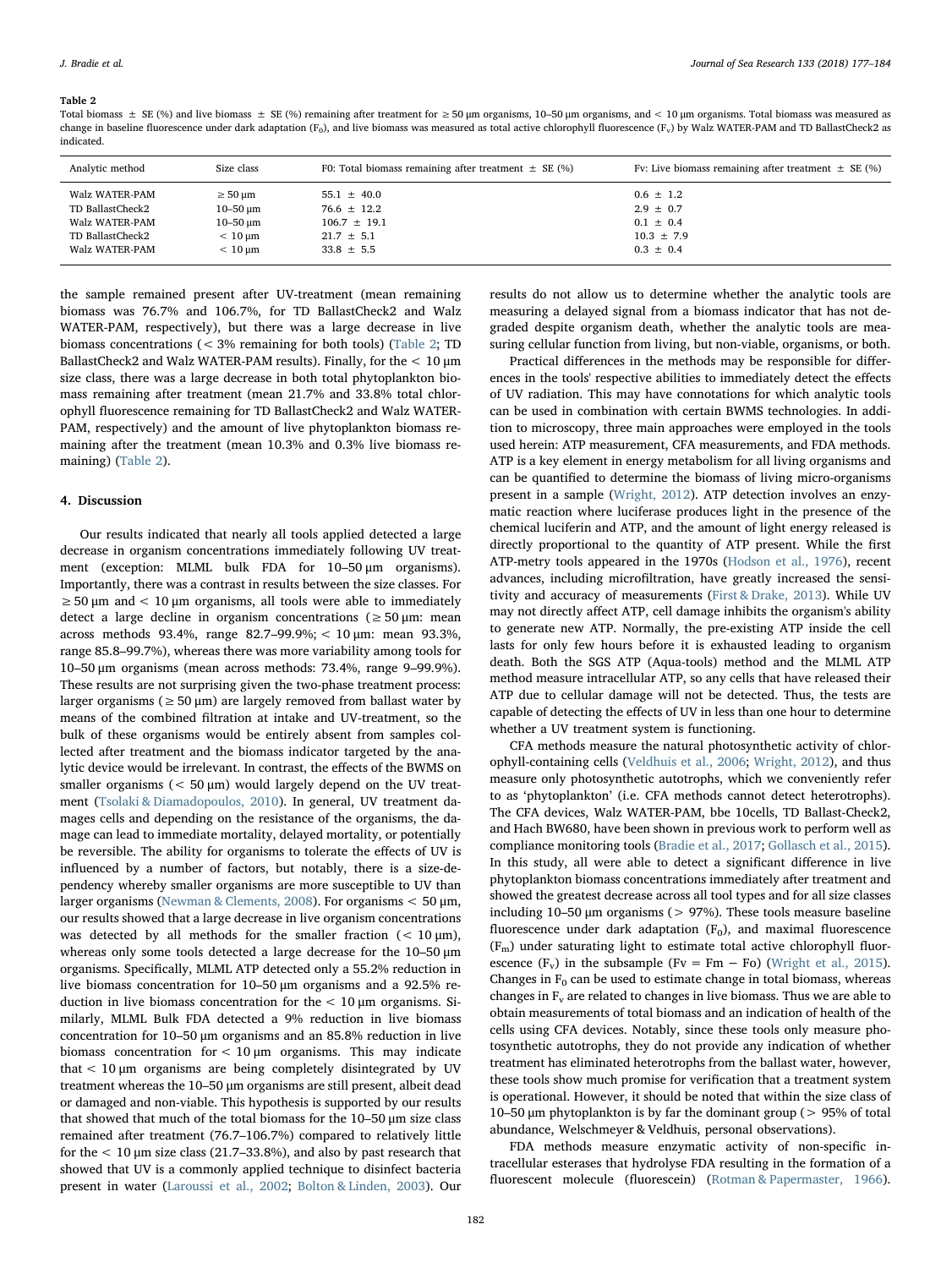Fluorescein fluoresces green when exposed to blue light at an intensity proportional to the total living biomass in the samples ([Welschmeyer & Maurer, 2011\)](#page-7-13) and requires an intact cell membrane for stain accumulation [\(Rotman & Papermaster, 1966\)](#page-7-26). This principle is applied in different ways depending on the specific analytic method. For instance, epifluorescence microscopy with FDA and the Satake Pulse Counter use both enzyme activity and membrane integrity to indicate viability. Specifically, they employ a counting procedure to enumerate the number of living cells which are identified by positive fluorescence (i.e. enzyme activity necessary for cells to fluoresce, membrane integrity is necessary for fluorescein to remain in the cell) ([First & Drake, 2013](#page-7-10)). Both of these methods were able to detect a significant decrease in the number of live cells after UV treatment. In contrast, MLML bulk FDA relies solely on enzyme activity, cellular and extra-cellular. This offers benefits in some scenarios since it eliminates the necessity for a counting procedure, but it reduces its utility for analyzing UV-treated samples, since it measures both internal and external fluorescein accumulation. Indeed, false positives are possible for two main reasons: (i) remnant enzymes inside dead, dying or DNAdamaged (UV) organisms could cause FDA to hydrolyze to fluorescein, and (ii) FDA can hydrolyze to fluorescein abiotically in alkaline solutions ([Welschmeyer & Maurer, 2011\)](#page-7-13), with greater hydrolysis occurring with increasing pH [\(Alarcón-Gutiérrez et al., 2008\)](#page-6-8). This may occur if the sample itself had alkaline pH or if there was residual cellular alkalinity due to cellular ATP production which can create a proton gradient on opposite sides of certain biological membranes. Notably, FDA can also stain organic detritus which could cause erroneous results for ballast water compliance monitoring, but is unlikely to influence our results here since low levels of detrital material were observed in our samples.

We note four caveats of our results. First, instruments can differ in their detection limits. It is important to keep this in mind when comparing results, since instruments that are unable to detect low organism concentrations may appear to show a greater effect of treatment simply because they are registering zero values when only a few organisms remain. This is unlikely to be a large issue for compliance monitoring since most devices function well at low concentrations. More specifically, we don't expect this to be an issue herein, because although prior work found that the minimum detection limit of the Hach BW680 was lower than that for other CFA devices ([Bradie et al., 2017](#page-6-4)), our results do not show an inflated reduction in live organism concentrations for this device compared to the other CFA devices. Second, while all samples were prepared at the same time, sample analysis may have been completed anywhere between minutes and hours after the sample was prepared owing to the different processing times associated with each device. It is possible that this may contribute to differences in results, since the effects of UV could be more apparent to tools that have a longer processing time if organisms were damaged, but not destroyed, by treatment. Regardless, we expect that it shows a realistic scenario of the types of results that could be expected during compliance monitoring since the 'sample to result' timeline would be similar in practice. Third, as detailed in our methodology, the methods analyzed herein provide data as either numeric concentrations or biomass indicator concentrations. Only some of the biomass indicators can be converted to numeric organism concentrations, and where possible, conversions are subject to wide confidence intervals dependent on the community composition ([Bradie, 2016](#page-6-5)). This provides an added complexity to the use of tools that rely on the use of biomass indicators, which merit further investigation, but may not be important if the purpose is to verify that a system is working rather than to quantify exact numeric organisms concentrations in ballast water. Fourth, our results only focus on whether there is a reduction in plankton concentrations immediately after treatment. We do not assess viability, monitor samples for regrowth, or consider the potential and consequences of DNA repair. For the purposes of this paper, we assume that the treatment technology is able to reduce organism concentrations to acceptable discharge limits

based on type approval, and simply examine which tools can detect the decrease in organism concentrations immediately after treatment is applied. This is useful for compliance monitoring purposes as samples would need to be taken and analyzed quickly in order to ascertain whether a ship is compliant with regulations and can discharge water. In-depth assessments of whether re-growth occurs are beyond the scope of our study.

In conclusion, we found differences across analytic tools and across size classes in the ability to detect UV treatment, and we suggest that multiple tools may be needed for compliance monitoring depending on the type of treatment that has been applied and the size class of organisms to be measured. While our results are specific to UV systems, the general premise should apply to all types of BWMS. Since different treatment processes affect viability in different ways, it will be important future work to assess the reliability of compliance monitoring tools with different types of BWMS systems.

## Author contributions

The manuscript was written through contributions of all authors. All authors have given approval to the final version of the manuscript.

## Funding sources

The data and results presented were conceived on a voyage organized and sponsored by the German Federal Hydrographic and Maritime Agency (BSH), Hamburg. We acknowledge BSH, Transport Canada, and Fisheries and Oceans Canada for funding.

## Acknowledgement

This research benefitted from strategic planning and collaborative activities advanced through meetings of the ICES/IOC/IMO Working Group on Ballast and Other Ship Vectors. This paper presents the results of systematic investigative research, and neither endorses nor discourages the use of the technologies tested. We gratefully acknowledge the crew of the R/V METEOR for their collaboration and hospitality, Jarl Knutsvik (Optimarin) for practical assistance on board, many colleagues for helpful suggestions that contributed to this manuscript, and four reviewers who offered helpful suggestions to improve the manuscript. We thank Stephan Gollasch for the loan of various ballast sampling equipment and Wendy Allan (Carl Zeiss Canada) for the loan of a microscope.

#### References

- <span id="page-6-2"></span>[Akram, A.C., Noman, S., Moniri-Javid, R., Gizicki, J.P., Reed, E.A., Singh, S.B., Basu, A.S.,](http://refhub.elsevier.com/S1385-1101(17)30062-X/rf0005) [Banno, F., Fujimoto, M., Ram, J.L., 2015. Development of an automated ballast water](http://refhub.elsevier.com/S1385-1101(17)30062-X/rf0005) treatment verification system utilizing fl[uorescein diacetate hydrolysis as a measure](http://refhub.elsevier.com/S1385-1101(17)30062-X/rf0005) of treatment effi[cacy. Water Res. 70, 404](http://refhub.elsevier.com/S1385-1101(17)30062-X/rf0005)–413.
- <span id="page-6-8"></span>[Alarcón-Gutiérrez, E., Floch, C., Ruaudel, F., Criquet, S., 2008. Non-enzymatic hydrolysis](http://refhub.elsevier.com/S1385-1101(17)30062-X/rf0010) of fl[uorescein diacetate \(FDA\) in a Mediterranean oak \(Quercus ilex L.\) litter. Eur. J.](http://refhub.elsevier.com/S1385-1101(17)30062-X/rf0010) [Soil Sci. 59 \(2\), 139](http://refhub.elsevier.com/S1385-1101(17)30062-X/rf0010)–146.
- <span id="page-6-7"></span>[Bolton, J.R., Linden, K.G., 2003. Standardization of methods for](http://refhub.elsevier.com/S1385-1101(17)30062-X/rf0015) fluence (UV dose) de[termination in bench-scale UV experiments. J. Environ. Eng. 129 \(3\), 209](http://refhub.elsevier.com/S1385-1101(17)30062-X/rf0015)–215.
- <span id="page-6-5"></span>[Bradie, J., 2016. METEOR Voyage M116/2: Report on Performance of Ballast Water](http://refhub.elsevier.com/S1385-1101(17)30062-X/rf0020) [Collection and Analysis Devices \(Montreal, Canada\).](http://refhub.elsevier.com/S1385-1101(17)30062-X/rf0020) .
- <span id="page-6-4"></span>Bradie, J., Broeg, K., Gianoli, C., He, J., Heitmüller, S., Lo Curto, A., Nakata, A., Rolke, M., Schillak, L., Stehouwer, P., et al., 2017. A shipboard comparison of analytic methods for ballast water compliance monitoring. J. Sea Res. [http://dx.doi.org/10.1016/j.](http://dx.doi.org/10.1016/j.seares.2017.01.006) [seares.2017.01.006](http://dx.doi.org/10.1016/j.seares.2017.01.006).
- <span id="page-6-1"></span>[Carlton, J., 1985. Transoceanic and interoceanic dispersal of coastal marine organisms:](http://refhub.elsevier.com/S1385-1101(17)30062-X/rf0030) [the biology of ballast water. Oceanogr. Mar. Biol. 23, 313](http://refhub.elsevier.com/S1385-1101(17)30062-X/rf0030)–371.
- <span id="page-6-0"></span>Colautti, R.I., Bailey, S.A., van Overdijk, C.D.A., Amundsen, K., MacIsaac, H.J., 2006. Characterised and projected costs of nonindigenous species in Canada. Biol. Invasions 8 (1), 45–59. <http://dx.doi.org/10.1007/s10530-005-0236-y>.
- <span id="page-6-6"></span>Cullen, J.J., MacIntyre, H.L., 2016. On the use of the serial dilution culture method to enumerate viable phytoplankton in natural communities of plankton subjected to ballast water treatment. J. Appl. Phycol. 28 (1), 279–298. [http://dx.doi.org/10.](http://dx.doi.org/10.1007/s10811-015-0601-x) [1007/s10811-015-0601-x](http://dx.doi.org/10.1007/s10811-015-0601-x).
- <span id="page-6-3"></span>[Drake, L.A., Tamburri, M.N., First, M.R., Smith, G.J., Johengen, T.H., 2014. How many](http://refhub.elsevier.com/S1385-1101(17)30062-X/rf0050)